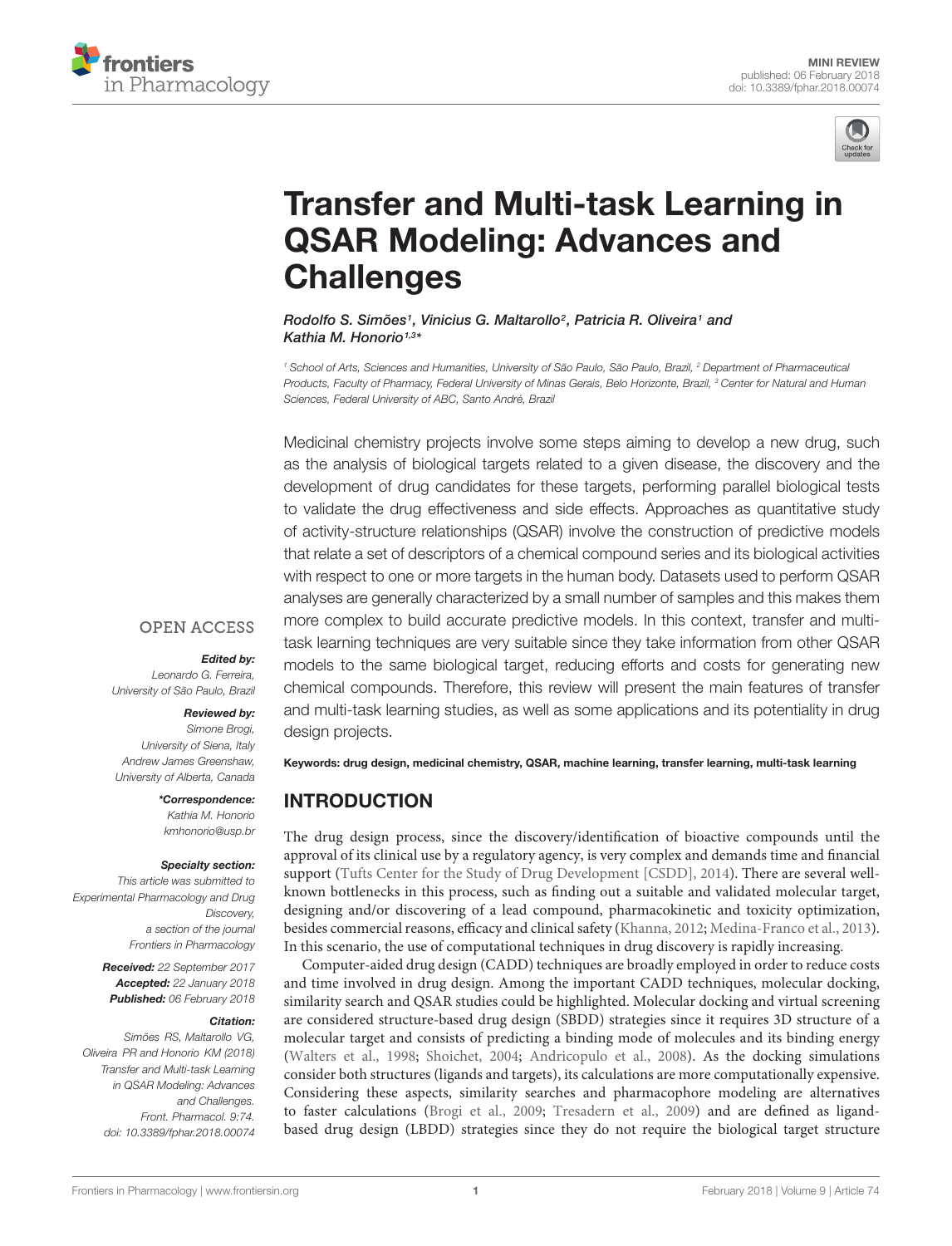[\(Turki et al.,](#page-6-4) [2017\)](#page-6-4). **[Figure 1](#page-2-0)** illustrates the main steps in a drug design process, including the use of computational tools.

Another LBDD strategy is known as quantitative structureactivity relationships (QSAR) and it has been widely employed in drug design, mainly aiming to predict the biological activity of a compound set against a specific target to optimize the binding affinity [\(Du et al.,](#page-5-4) [2008;](#page-5-4) [Gertrudes et al.,](#page-5-5) [2012\)](#page-5-5). QSAR models provide accurate predictions of measured endpoints instead of an independent ranking of biological activity. These quantitative approaches have also been used in other tasks, such as optimization of pharmacokinetics and toxicity profile [\(Maltarollo et al.,](#page-5-6) [2015;](#page-5-6) [Egeghy et al.,](#page-5-7) [2016;](#page-5-7) [Chemi et al.,](#page-5-8) [2017\)](#page-5-8) and virtual screening [\(Brogi et al.,](#page-5-9) [2013;](#page-5-9) [Melo-Filho et al.,](#page-5-10) [2016;](#page-5-10) [Neves et al.,](#page-6-5) [2016;](#page-6-5) [Zaccagnini et al.,](#page-6-6) [2017\)](#page-6-6).

Several important QSAR studies can be found in literature, which include the description of successful computational methods and algorithms [\(Sliwoski et al.,](#page-6-7) [2014;](#page-6-7) [Raies and Bajic,](#page-6-8) [2016\)](#page-6-8), validation techniques [\(Gramatica and Sangion,](#page-5-11) [2016\)](#page-5-11), applications [\(Cherkasov et al.,](#page-5-12) [2014;](#page-5-12) [Fang and Xiao,](#page-5-13) [2016\)](#page-5-13) as well-challenges and how those have been addressed [\(Cronin and](#page-5-14) [Schultz,](#page-5-14) [2003;](#page-5-14) [Arthur,](#page-5-15) [2008;](#page-5-15) [Dearden et al.,](#page-5-16) [2009;](#page-5-16) [Scior et al.,](#page-6-9) [2009;](#page-6-9) [Wang et al.,](#page-6-10) [2015;](#page-6-10) [Ponzoni et al.,](#page-6-11) [2017\)](#page-6-11).

In many recent studies, machine learning (ML) methods have been largely applied to QSAR analyses. This growth has been mainly motivated by the increasing availability of data in public repositories, the use of numerous and diverse chemical descriptors and the proposal of accurate predictive algorithms, such as support vector machines (SVMs) and artificial neural networks [\(Gertrudes et al.,](#page-5-5) [2012;](#page-5-5) [Maltarollo](#page-5-17) [et al.,](#page-5-17) [2013;](#page-5-17) [Mitchell,](#page-5-18) [2014;](#page-5-18) [Lima et al.,](#page-5-19) [2016\)](#page-5-19). A common application of ML techniques in CADD refers to forecast new compound class labels (e.g., "active" versus "inactive") using models previously derived from available training sets [\(Lavecchia,](#page-5-20) [2015\)](#page-5-20). In such specific situation, ML techniques are said to perform a classification learning task. In addition, other sort of learning tasks can also be considered in CADD, such as clustering and ranking [\(Agarwal et al.,](#page-5-21) [2010\)](#page-5-21).

Despite of the widespread use of ML methods in QSAR modeling, the success of such approaches critically depends on the availability of a great amount of data, which remains challenging in drug discovery. This problem is strongly related to issues involving the quality of public data sources, including imprecise representation of chemical structures and inaccurate activity information [\(Zhao et al.,](#page-6-12) [2017\)](#page-6-12). Furthermore, the nature of different experimental protocols can usually lead to data belonging to different probability distributions, which makes the use of traditional ML techniques impracticable.

The data sets available in public repositories are usually obtained from single structure-activity relationship (SAR) campaigns. This explains the several particular and linear sets of compounds that are commonly used to generate only specialized QSAR models. In most of cases, biological activities of two datasets are measured under different experimental conditions, making the link among chemical spaces difficult to be analyzed [\(Richter and Ecker,](#page-6-13) [2015\)](#page-6-13). Furthermore, a large chemical space has activity cliffs naturally: regions in a structure/activity surface

where there is a discontinuous SAR [\(Cruz-Monteagudo et al.,](#page-5-22) [2014\)](#page-5-22).

In 2014, a review on QSAR [\(Cherkasov et al.,](#page-5-12) [2014\)](#page-5-12) stated that the transferability of QSAR models is one of the challenges in QSAR modeling, since the traditional approaches have been typically designed for each target property individually. Aiming to take advantage of diverse but related available experimental data, transfer and multi-task learning techniques have been recently developed. The novelty behind these approaches is related to their ability to exploit knowledge from other related tasks to improve the learning performance, especially when a small data set is available for training.

## TRANSFER AND MULTI-TASK LEARNING

For QSAR purposes, the data space under analysis is characterized by biological and chemical properties. In such scenario, changes in the distribution of data force the model to be rebuilt, implying to collect new training data. However, in many real-world applications, it is expensive or impossible to recollect data required to reconstruct these models. In such situations, transfer learning (or knowledge transfer) among related domains would be desirable [\(Pan and Yang,](#page-6-14) [2010\)](#page-6-14).

Transfer learning can be defined as the ability of a system to recognize and apply the knowledge learned in previous (source) tasks for the solution of new (target) problems. The development of such approach was motivated by the fact that one can apply the knowledge acquired previously to solve new problems more quickly and with better solutions. The goal here relies on extracting the knowledge obtained by a model from one or more source tasks and to apply it to a target task. However, one of the premises for using transfer learning technique is that the source and the destination domains must be related. In this sense, [Tan et al.](#page-6-15) [\(2015\)](#page-6-15) suggest that such relationship can be expressed by instances [\(Bickel et al.,](#page-5-23) [2009\)](#page-5-23) or characteristics [\(Satpal and Sarawagi,](#page-6-16) [2007\)](#page-6-16). If no direct relationship is found, the forced transfer will not work, resulting in no improvement or even degenerating the performance in the target domain [\(Fitzgerald and Thomaz,](#page-5-24) [2015\)](#page-5-24). Multi-task learning is closely related to knowledge transfer, but they have also a clear distinction. In multi-task approaches, a number of tasks are learned simultaneously, without involving designated source and target tasks. **[Figure 2](#page-3-0)** illustrates the overall schemes for transfer and multi-task learning.

The methods used for transfer learning can be summarized into four categories, depending on which aspect of knowledge will be transferred, i.e., "what to transfer" [\(Pan and Yang,](#page-6-14) [2010\)](#page-6-14). The first category refers to instance-based transfer learning, which assumes that some data from the source set can be selected for training in the target set by re-weighting. Importance sampling and instance reweighting are the two most commonly techniques used [\(Dai et al.,](#page-5-25) [2007\)](#page-5-25). The second category refers to transfer learning methods by feature representation, which focuses on encoding the structural information carried by molecules into a numerical representation that can be effectively exploited by learning processes in other related problems. In this case,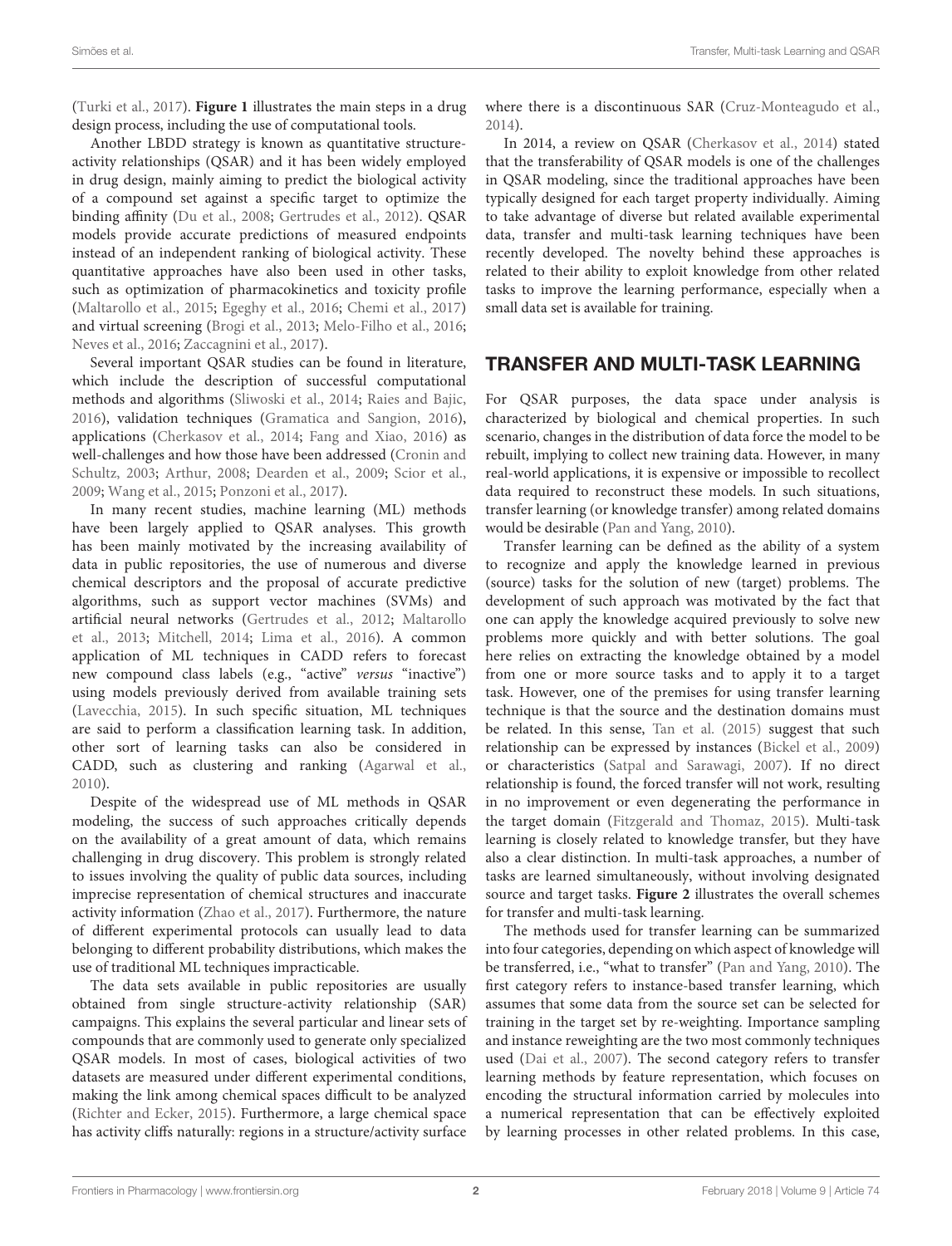the intuitive idea consists in learning a suitable representation of characteristics for use in the target set, i.e., the transfer learning is coded in the representation of the new characteristics [\(Raina et al.,](#page-6-17) [2007\)](#page-6-17). The third category refers to the transfer learning techniques by parameters [\(Lawrence and Platt,](#page-5-26) [2004\)](#page-5-26), in which it is assumed that the source and the target tasks share some parameters or prior distributions of the hyper-parameters of the respective QSAR models. In this case, knowledge can be transferred between the tasks by discovering these shared parameters or priors. The last category consists of methods that deal with the problem of relational knowledge transfer, which refers to transfer learning in related domains [\(Mihalkova et al.,](#page-5-27) [2007\)](#page-5-27). In this condition, the knowledge can be transferred by mapping the data from the source set to the destination one. The statistical methods of relational learning are the most applied in this case [\(Mihalkova et al.,](#page-5-27) [2007;](#page-5-27) [Davis and Domingos,](#page-5-28) [2009\)](#page-5-28). A scheme illustrating how the transfer learning approaches can be applied to obtain predictive models is presented in **[Figure 3](#page-3-1)**.

To apply transfer learning techniques, it is assumed that two sets of related data are available and the knowledge will be transferred from the dataset with the largest volume to the set with the least amount of available data. However, this assumption in the chemical datasets is not always sufficient, requiring the opinion of an expert to define the source datasets. To overcome this limitation, [Girschick et al.](#page-5-29) [\(2012\)](#page-5-29) proposed an approach to select a source dataset in a repository containing target-related sets by following a data-driven methodology. The main idea behind such proposal is based on calculating a measure for the activity overlap between the target set and each related set available in PubChem database. As result, a ranking of all related sets according to their similarity to the target set is obtained. In order to find the similarity values, Tanimoto coefficient is calculated using the categorization of the chemical compounds (active/inactive) in each dataset. Therefore, the objective is to select the set that has the distribution of instances (compounds) closest to the distribution (number of instances categorized as active and inactive) of the target set.

One can find out many situations where transfer learning adds benefits, for example, molecules could be classified as active or inactive according to a biological data for a defined endpoint (e.g.,  $IC_{50}$  values). For this classification task, it is initially necessary to collect several experimentally tested samples and, next, to train a classifier for the collected data with their respective labels. Since the probability distribution of the comments on other endpoints can be very different, a new classifier has to be trained to each dataset in order to maintain a satisfactory performance. To reduce this effort, it would be desirable to use the knowledge from a classification model that is already trained on some related endpoints to improve the classification performance of other tasks with small samples or datasets [\(Turki](#page-6-4) [et al.,](#page-6-4) [2017\)](#page-6-4). **[Table 1](#page-3-2)** illustrates examples of transfer learning in drug design.

In general, transfer learning approaches have shown to be promising for combining the knowledge previously obtained in related tasks into a single predictive model, whether for classification, regression, or grouping [\(Pan and Yang,](#page-6-14) [2010\)](#page-6-14). In particular, researches in medicinal chemistry with focus in drug discovery have been benefited with the use of transfer learning, as can be seen in previous studies [\(Girschick et al.,](#page-5-29) [2012;](#page-5-29) [Rosenbaum](#page-6-18) [et al.,](#page-6-18) [2013;](#page-6-18) [Saha et al.,](#page-6-19) [2016\)](#page-6-19). Next, applications of transfer and multi-task learning in medicinal chemistry studies will be presented.

# SOME APPLICATIONS OF TRANSFER AND MULTI-TASK LEARNING

Many machine learning methods are based on the assumption that similar drugs may share the same side effects, but measuring the similarity of these drugs is still a challenge. However, the use of data from various sources (similar drugs) provides important information for the analysis of side effects and should be integrated for obtaining a highly accurate prediction. [Zhang](#page-6-20) [et al.](#page-6-20) [\(2016\)](#page-6-20) discussed the problem of predicting side effects

<span id="page-2-0"></span>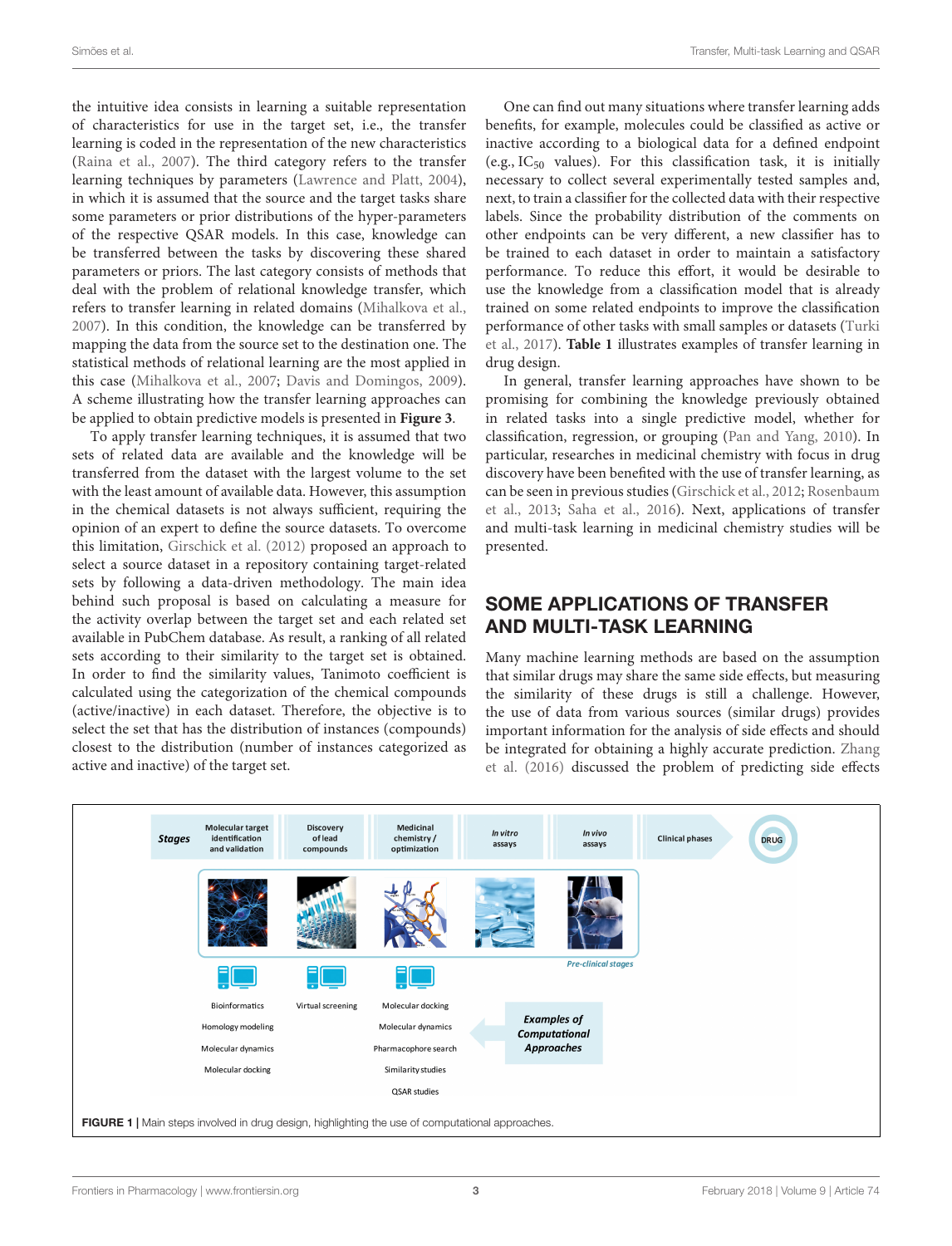

<span id="page-3-0"></span>caused by drugs through linear neighbor approaches and the integration of data from various sources. The authors argued that auxiliary data can bring additional and diverse information (such as drug substructures, drug targets, drug transporters, drug enzymes, drug pathways) that should be integrated to the sideeffect prediction, aiming at improving its performance. Analyses on multi-label classification showed that the proposed transfer learning approaches achieved better performance than state-ofart-methods [\(Pauwels et al.,](#page-6-21) [2011;](#page-6-21) [Liu et al.,](#page-5-30) [2012;](#page-5-30) [Cheng et al.,](#page-5-31) [2013\)](#page-5-31) applied to benchmark datasets.

The task of relating chemical structure to biological activity in QSAR studies is usually based on the notion of chemical similarity to predict the molecular behavior of close compounds. So, techniques that provide similarity measures among chemical compounds are increasingly important [\(Floris et al.,](#page-5-32) [2014\)](#page-5-32). Lately, relevant solutions have been proposed, which comprise distance learning [\(Biehl et al.,](#page-5-33) [2014\)](#page-5-33) and inductive transfer [\(Garcke and Vanck,](#page-5-34) [2014\)](#page-5-34) methods. Distance learning aims at learning an appropriate distance measure to reflect the underlying relationship between instances in the training set, while inductive transfer refers to the process of transferring knowledge learned from one task into another related task. [Girschick et al.](#page-5-29) [\(2012\)](#page-5-29) presented an adapted transfer approach, which combines distance learning and inductive transfer by learning the distances on a related task and then transferring them to the target learning task. Additionally, the authors



<span id="page-3-1"></span>developed a method for selecting a related task that can be used as source task for transfer learning. This technique consists in applying an activity overlap similarity measure to two datasets to find out a suitable source task. This approach was evaluated on five distinct datasets found in PubChem BioAssay [\(Wang et al.,](#page-6-22) [2009\)](#page-6-22) repository. The results showed that both proposals worked well for large and small amounts of training data.

The multi-task learning approach [\(Caruana,](#page-5-35) [1998\)](#page-5-35) is considered to be closely related to transfer learning, since it attempts to learn multiple tasks simultaneously even when they

| Transfer learning approach    | Concept                                                                                                  | Application in drug design                                                                                                                                                        |
|-------------------------------|----------------------------------------------------------------------------------------------------------|-----------------------------------------------------------------------------------------------------------------------------------------------------------------------------------|
| Instance-based                | Uses the same ML technique for modeling but apply some<br>changes to the parameters of the target model. | Source and target datasets have the same endpoint (e.g.,<br>same molecular target) but the training data can be colleted<br>at different experimental conditions.                 |
| Feature representation        | Based on some mathematical transformations of data.                                                      | Source and target datasets have different but related<br>endpoints, e.g., same classes of molecular target (kinases,<br>nuclear receptors, proteases, etc.).                      |
| <b>Parameters</b>             | It is assumed that both datasets share some properties.                                                  | Source and target datasets have the same or related<br>endpoints.                                                                                                                 |
| Relational knowledge transfer | Based on technique for mapping the data in the target domain.                                            | The endpoints of the source and target datasets are<br>different but the domains (the independent variable in QSAR<br>models) are related; e.g., cellular permeability and log P. |

<span id="page-3-2"></span>TABLE 1 | Examples of potential applications of transfer learning methods in drug design.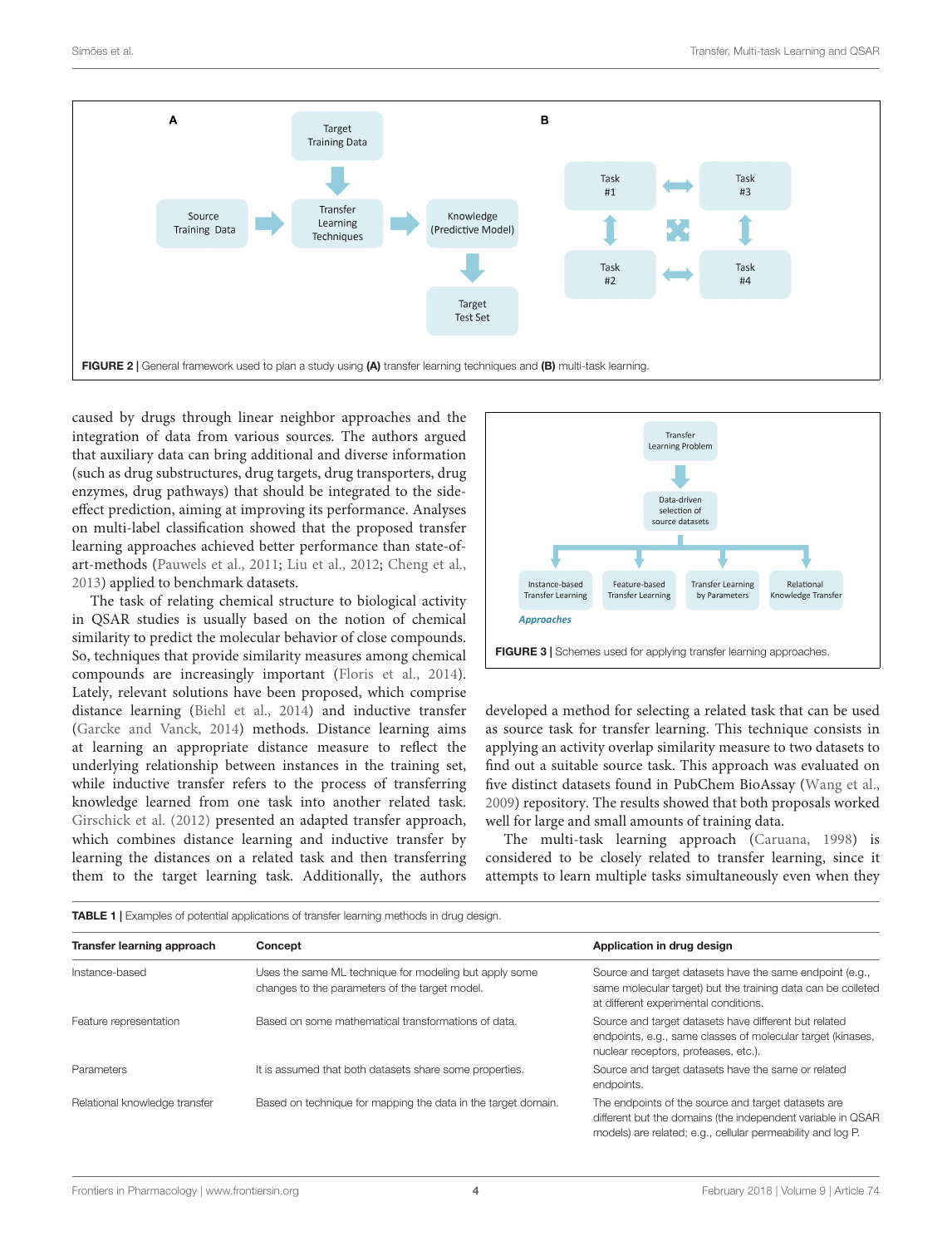are different. [Rosenbaum et al.](#page-6-18) [\(2013\)](#page-6-18) introduced two multitask methods and evaluated the performance of such approaches by inferring multi-target QSAR models on a subset of human kinome. The authors assumed that the taxonomical relationship of the kinase targets should correspond to the relatedness of the QSAR problems on these targets. The multi-task techniques were compared to SVMs models independently trained for each target and an SVM model that assumed all targets to be identical. The results demonstrated that the multi-target learning can over perform baseline (pure SVM) methods if knowledge can be transferred from a target with a lot of data to a similar target with little domain knowledge.

[Varnek et al.](#page-6-23) [\(2009\)](#page-6-23) applied different inductive transfer and multi-task learning approaches to model tissue-air partition coefficients. The authors found that these techniques improved the prediction accuracy of the obtained models when compared to single task learning. Finally, this study indicated that inductive transfer learning is very suitable when single modeling is unable to generate reliable QSAR models using diverse data sets and with small amount of samples.

[Brown et al.](#page-5-36) [\(2014\)](#page-5-36) presented some challenges involved with chemogenomic data, since high-throughput assays give us a large number of information from multi-ligand and multi-target data [\(Pereira and Williams,](#page-6-24) [2007\)](#page-6-24). So, the authors assert that computational techniques, in particular inductive transfer and explicit learning, can help to construct more robust models when compared to target-specific (classical) QSAR ones.

The study of [Zhang et al.](#page-6-25) [\(2013\)](#page-6-25) discussed the use of singleand multi-task learning to construct QSAR models for predicting the binding affinity of a compound database by estrogen receptors (ERs), which are involved with endocrine disruption by chemicals and the construction of predictive models can contribute to design safer substances. The authors concluded that multi-task learning provided better results for a small dataset (ERβ ligands) than single learning, indicating that this approach can be considered as a good tool to understand the action mechanism of endocrine disruption and to predict the ER activity of unknown compounds as endocrine disrupting chemicals.

Another interesting application of multi-task techniques was performed by [Liu et al.](#page-5-37) [\(2011\)](#page-5-37), which used multi-task learning to construct multi-target QSAR models employing three human immunodeficiency virus (HIV) inhibitor datasets together with other six subsets containing two hepatitis C virus (HCV) inhibitors. The main conclusions of this study included the fact that the integration of all databases (HIV and HCV) improved the rate of the discovery of lead HIV-HCV inhibitors, helping the design of new co-inhibitors for these important infections. Other achievement is related to the successful use (considering efficiency in convergence speed and learning accuracy) of a multi-task learning technique to construct multi-target QSAR models.

variables, weights of equations) from available ML models and other datasets in the construction of models for related endpoints. In this sense, it is possible to use different datasets with the same biological activities but measured at different experimental conditions. Other important consequence of applying transfer and multi-task learning is the decrease on computational costs related to the faster convergence obtained by using the knowledge derived from a model previously built from a related endpoint.

From a literature review taking into to account the transfer learning applications on medicinal chemistry, one can note that there is still a great potentiality to be explored in this sense. Other emerging approaches as deep learning methods [\(Zhang et al.,](#page-6-26) [2017\)](#page-6-26), which basically use complex neural networks architectures, also have promising applications in the era of big data.

Among the main challenges on applying transfer and multitask learning methods is that they require an artificial intelligence expert to code them since there are no chemical and/or pharmaceutical packages with a graphical user interface. Depend on the source data and on the learning method, transfer and multi-task learning could be also considered as "black-boxes," making the interpretability of QSAR models difficult. And, finally, the transfer of knowledge could be inappropriately employed if the assumption of "equivalent" endpoints is not valid.

# **CONCLUSION**

Nowadays one can observe increasing number of applications of transfer and multi-task learning in medicinal studies. There are also current challenges in the QSAR field that comprise the integration of different datasets (even from different experiments) aiming the same or similar endpoints [\(Maltarollo et al.,](#page-5-38) [2017\)](#page-5-38) and the development of universal QSAR models using very large datasets [\(Alves et al.,](#page-5-39) [2017\)](#page-5-39). Therefore, good examples of dataset that could be benefited from transfer and multi-task learning are: (i) compounds with same endpoint measured under different experimental conditions; (ii) antimicrobial activities against genetically similar microorganisms; (iii) compounds with the same mechanism of action in homologous targets and high degree of similarity in the binding pocket; (iv) non-specific endpoints as toxicity against a cell line or permeability rates determined by different models. In this complex scenario, transfer and multi-task learning techniques can be considered powerful tools for drug design.

# AUTHOR CONTRIBUTIONS

RS, KH, VM, and PO designed this article. All authors wrote and revised the manuscript. Also, all authors read and approved the final version of the manuscript.

## ACKNOWLEDGMENTS

The main issue of transfer and multi-task learning approaches is to employ the knowledge generated (e.g., features, subset of The authors would like to thank FAPESP, CNPq, CAPES, and IBM for funding.

**DISCUSSION**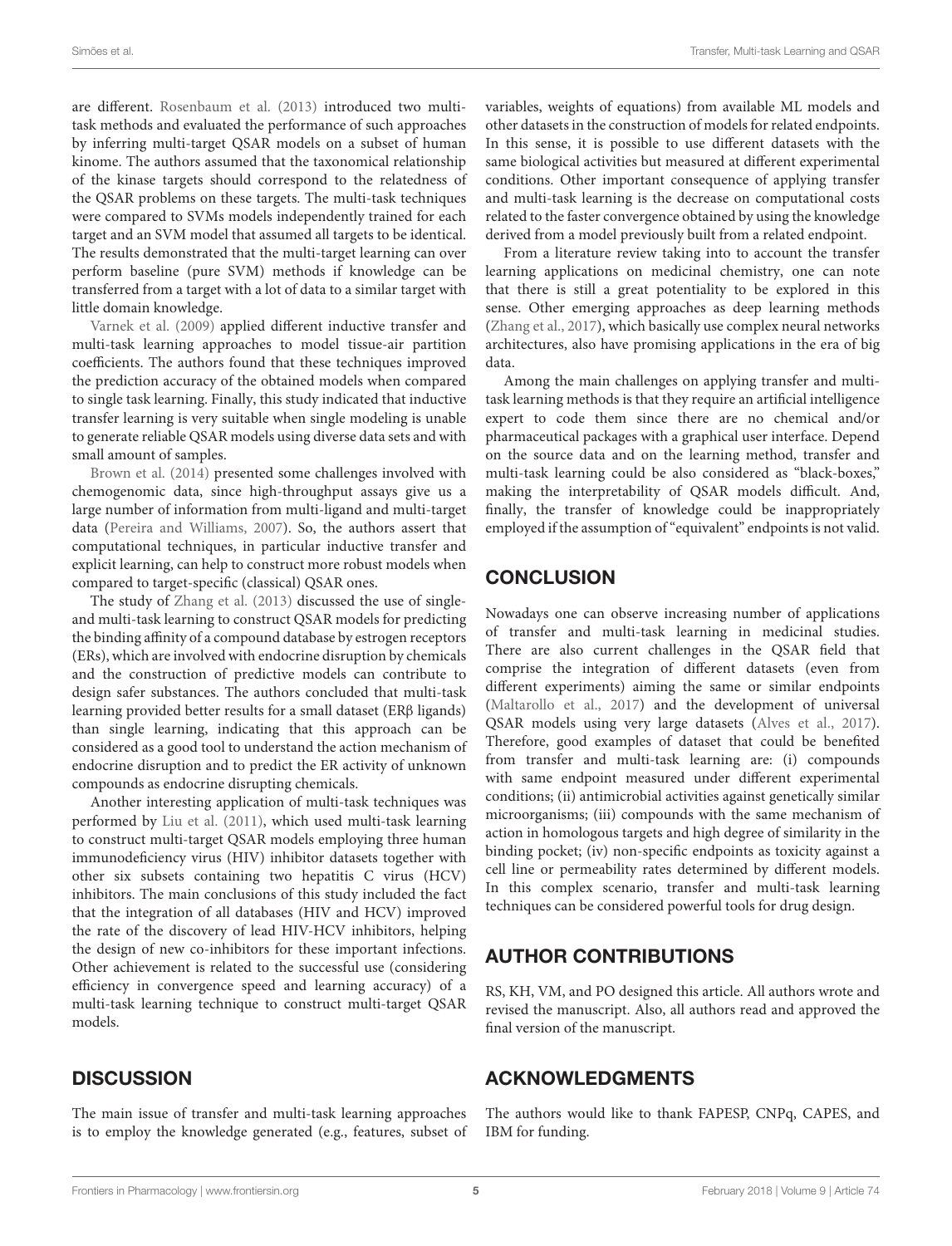# **REFERENCES**

- <span id="page-5-21"></span>Agarwal, S., Dugar, D., and Sengupta, S. (2010). Ranking chemical structures for drug discovery: a new machine learning approach. J. Chem. Inf. Model. 50, 716–731. [doi: 10.1021/ci9003865](https://doi.org/10.1021/ci9003865)
- <span id="page-5-39"></span>Alves, V. M., Muratov, E. N., Zakharov, A., Muratov, N. N., Andrade, C. H., and Tropsha, A. (2017). Chemical toxicity prediction for major classes of industrial chemicals: Is it possible to develop universal models covering cosmetics, drugs, and pesticides? Food Chem. Toxicol. [doi: 10.1016/j.fct.2017.04.008](https://doi.org/10.1016/j.fct.2017.04.008) [Epub ahead of print].
- <span id="page-5-2"></span>Andricopulo, A. D., Guido, R. V. C., and Oliva, G. (2008). Virtual screening and its integration with modern drug design technologies. Curr. Med. Chem. 15, 37–46. [doi: 10.2174/092986708783330683](https://doi.org/10.2174/092986708783330683)
- <span id="page-5-15"></span>Arthur, M. D. (2008). QSAR: dead or alive? J. Comput. Aided Mol. Des. 22, 81–89. [doi: 10.1007/s10822-007-9162-7](https://doi.org/10.1007/s10822-007-9162-7)
- <span id="page-5-23"></span>Bickel, S., Sawade, C., and Scheffer, T. (2009). Transfer learning by distribution matching for targeted advertising. Adv. Neural Inf. Proces. Syst. 21, 145–152.
- <span id="page-5-33"></span>Biehl, M., Hammer, B., and Villmann, T. (2014). "Distance measures for prototype based classification," in Brain-Inspired Computing. BrainComp 2013. Lecture Notes in Computer Science, eds L. Grandinetti, T. Lippert, and N. Petkov (Cham: Springer), [doi: 10.1007/978-3-319-12084-3\\_9](https://doi.org/10.1007/978-3-319-12084-3_9)
- <span id="page-5-3"></span>Brogi, S., Kladi, M., Vagias, C., Papazafiri, P., Roussis, V., and Tafi, A. (2009). Pharmacophore modeling for qualitative prediction of antiestrogenic activity. J. Chem. Inf. Model. 49, 2489–2497. [doi: 10.1021/ci900254b](https://doi.org/10.1021/ci900254b)
- <span id="page-5-9"></span>Brogi, S., Papazafiri, P., Roussis, V., and Tafi, A. (2013). 3D-QSAR using pharmacophore-based alignment and virtual screening for discovery of novel MCF-7 cell line inhibitors. Eur. J. Med. Chem. 67, 344–351. [doi: 10.1016/j.](https://doi.org/10.1016/j.ejmech.2013.06.048) [ejmech.2013.06.048](https://doi.org/10.1016/j.ejmech.2013.06.048)
- <span id="page-5-36"></span>Brown, J. B., Okuno, Y., Marcou, G., Varnek, A., and Horvath, D. (2014). Computational chemogenomics: Is it more than inductive transfer? J. Comput. Aided Mol. Des. 28, 597–618. [doi: 10.1007/s10822-014-9743-1](https://doi.org/10.1007/s10822-014-9743-1)
- <span id="page-5-35"></span>Caruana, R. (1998). "Multitask learning," in Learning to Learn, eds S. Thrun and L. Pratt (Boston, MA: Springer), 95–133. [doi: 10.1007/978-1-4615-](https://doi.org/10.1007/978-1-4615-5529-2_5) [5529-2\\_5](https://doi.org/10.1007/978-1-4615-5529-2_5)
- <span id="page-5-8"></span>Chemi, G., Gemma, S., Campiani, G., Brogi, S., Butini, S., and Brindisi, M. (2017). Computational tool for fast in silico evaluation of  $hERG K^+$  channel affinity. Front. Chem. 5:7. [doi: 10.3389/fchem.2017.00007](https://doi.org/10.3389/fchem.2017.00007)
- <span id="page-5-31"></span>Cheng, F., Li, W., Wang, X., Zhou, Y., Wu, Z., Shen, J., et al. (2013). Adverse drug events: database construction and in silico prediction. J. Chem. Inf. Model. 53, 744–752. [doi: 10.1021/ci4000079](https://doi.org/10.1021/ci4000079)
- <span id="page-5-12"></span>Cherkasov, A., Muratov, E. N., Fourches, D., Varnek, A., Baskin, I. I., Cronin, M., et al. (2014). QSAR modeling: where have you been? Where are you going to? J. Med. Chem. 57, 4977–5010. [doi: 10.1021/jm4004285](https://doi.org/10.1021/jm4004285)
- <span id="page-5-14"></span>Cronin, M. T. D., and Schultz, T. W. (2003). Pitfalls in QSAR. J. Mol. Struct. Theochem 622, 39–51. [doi: 10.1016/S0166-1280\(02\)00616-4](https://doi.org/10.1016/S0166-1280(02)00616-4)
- <span id="page-5-22"></span>Cruz-Monteagudo, M., Medina-Franco, J. L., Perez-Castillo, Y., Nicolotti, O., Cordeiro, M. N. D., and Borges, F. (2014). Activity cliffs in drug discovery: Dr Jekyll or Mr Hyde? Drug Discov. Today 19, 1069–1080. [doi: 10.1016/j.drudis.](https://doi.org/10.1016/j.drudis.2014.02.003) [2014.02.003](https://doi.org/10.1016/j.drudis.2014.02.003)
- <span id="page-5-25"></span>Dai, W., Yang, Q., and Yu, Y. (2007). "Boosting for transfer learning," in Proceedings of the 24th international conference on Machine learning, (New York, NY: ACM), 193–200. [doi: 10.1145/1273496.1273521](https://doi.org/10.1145/1273496.1273521)
- <span id="page-5-28"></span>Davis, J., and Domingos, P. (2009). "Deep transfer via second-order markov logic," in Proceedings of the 26th Annual International Conference on Machine Learning, (New York, NY: ACM), 217–224. [doi: 10.1145/1553374.15](https://doi.org/10.1145/1553374.1553402) [53402](https://doi.org/10.1145/1553374.1553402)
- <span id="page-5-16"></span>Dearden, J. C., Cronin, M. T. D., and Kaiser, K. L. E. (2009). How not to develop a quantitative structure-activity or structure-property relationship (QSAR/QSPR). SAR QSAR Environ. Res. 20, 241–266. [doi: 10.1080/](https://doi.org/10.1080/10629360902949567) [10629360902949567](https://doi.org/10.1080/10629360902949567)
- <span id="page-5-4"></span>Du, Q.-S., Huang, R.-B., and Chou, K.-C. (2008). Recent advances in QSAR and their applications in predicting the activities of chemical molecules, peptides and proteins for drug design. Curr. Protein Pept. Sci. 9, 248–259. [doi: 10.2174/](https://doi.org/10.2174/138920308784534005) [138920308784534005](https://doi.org/10.2174/138920308784534005)
- <span id="page-5-7"></span>Egeghy, P. P., Sheldon, L. S., Isaacs, K. K., Özkaynak, H., Goldsmith, M. R., Wambaugh, J. F., et al. (2016). Computational exposure science: an emerging discipline to support 21st-century risk assessment. Environ. Health Perspect. 124, 697–702. [doi: 10.1289/ehp.1509748](https://doi.org/10.1289/ehp.1509748)
- <span id="page-5-13"></span>Fang, C., and Xiao, Z. (2016). Receptor-based 3D-QSAR in drug design: methods and applications in kinase studies. Curr. Top. Med. Chem. 16, 1463–1477. [doi: 10.2174/1568026615666150915120943](https://doi.org/10.2174/1568026615666150915120943)
- <span id="page-5-24"></span>Fitzgerald, T., and Thomaz, A. L. (2015). "Skill demonstration transfer for learning from demonstration," in Proceedings of the Tenth Annual ACM/IEEE International Conference on Human-Robot Interaction Extended Abstracts, (New York, NY: ACM), 187–188. [doi: 10.1145/2701973.2702728](https://doi.org/10.1145/2701973.2702728)
- <span id="page-5-32"></span>Floris, M., Manganaro, A., Nicolotti, O., Medda, R., Mangiatordi, G. F., and Benfenati, E. (2014). A generalizable definition of chemical similarity for read-across. J. Cheminform. 6:39. [doi: 10.1186/s13321-014-0039-1](https://doi.org/10.1186/s13321-014-0039-1)
- <span id="page-5-34"></span>Garcke, J., and Vanck, T. (2014). Importance weighted inductive transfer learning for regression. Lect. Notes Comput. Sci. 8274, 466–481. [doi: 10.1007/978-3-662-](https://doi.org/10.1007/978-3-662-44848-9_30) [44848-9\\_30](https://doi.org/10.1007/978-3-662-44848-9_30)
- <span id="page-5-5"></span>Gertrudes, J. C., Maltarollo, V. G., Silva, R. A., Oliveira, P. R., Honorio, K. M., and Da Silva, A. B. F. (2012). Machine learning techniques and drug design. Curr. Med. Chem. 19, 4289–4297. [doi: 10.2174/092986712802884259](https://doi.org/10.2174/092986712802884259)
- <span id="page-5-29"></span>Girschick, T., Ruckert, U., and Kramer, S. (2012). Adapted transfer of distance measures for quantitative structure-activity relationships and data-driven selection of source datasets. Comput. J. 56, 274–288. [doi: 10.1093/comjnl/](https://doi.org/10.1093/comjnl/bxs092) [bxs092](https://doi.org/10.1093/comjnl/bxs092)
- <span id="page-5-11"></span>Gramatica, P., and Sangion, A. (2016). A historical excursus on the statistical validation parameters for QSAR models: a clarification concerning metrics and terminology. J. Chem. Inf. Model. 56, 1127–1131. [doi: 10.1021/acs.jcim.6b00088](https://doi.org/10.1021/acs.jcim.6b00088)
- <span id="page-5-0"></span>Khanna, I. (2012). Drug discovery in pharmaceutical industry: productivity challenges and trends. Drug Discov. Today 17, 1088–1102. [doi: 10.1016/j.drudis.](https://doi.org/10.1016/j.drudis.2012.05.007) [2012.05.007](https://doi.org/10.1016/j.drudis.2012.05.007)
- <span id="page-5-20"></span>Lavecchia, A. (2015). Machine-learning approaches in drug discovery: methods and applications. Drug Discov. Today 20, 318–331. [doi: 10.1016/j.drudis.2014.](https://doi.org/10.1016/j.drudis.2014.10.012) [10.012](https://doi.org/10.1016/j.drudis.2014.10.012)
- <span id="page-5-26"></span>Lawrence, N. D., and Platt, J. C. (2004). "Learning to learn with the informative vector machine," in Proceedings of the Twenty-rst International Conference on Machine Learning, (New York, NY: ACM), 65. [doi: 10.1145/1015330.1015382](https://doi.org/10.1145/1015330.1015382)
- <span id="page-5-19"></span>Lima, A. N., Philot, E. A., Trossini, G. H. G., Scott, L. P. B., Maltarollo, V. G., and Honorio, K. M. (2016). Use of machine learning approaches for novel drug discovery. Exp. Opin. Drug Discov. 11, 225–239. [doi: 10.1517/17460441.2016.](https://doi.org/10.1517/17460441.2016.1146250) [1146250](https://doi.org/10.1517/17460441.2016.1146250)
- <span id="page-5-30"></span>Liu, M., Wu, Y., Chen, Y., Sun, J., Zhao, Z., Chen, X. W., et al. (2012). Large-scale prediction of adverse drug reactions using chemical, biological, and phenotypic properties of drugs. J. Am. Med. Inform. Assoc. 19, e28–e35. [doi: 10.1136/](https://doi.org/10.1136/amiajnl-2011-000699) [amiajnl-2011-000699](https://doi.org/10.1136/amiajnl-2011-000699)
- <span id="page-5-37"></span>Liu, Q., Zhou, H., Liu, L., Chen, X., Zhu, R., and Cao, Z. (2011). Multi-target QSAR modelling in the analysis and design of HIV-HCV co-inhibitors: an in-silico study. BMC Bioinformatics 12:294. [doi: 10.1186/1471-2105-12-294](https://doi.org/10.1186/1471-2105-12-294)
- <span id="page-5-6"></span>Maltarollo, V. G., Gertrudes, J. C., Oliveira, P. R., and Honorio, K. M. (2015). Applying machine learning techniques for ADME-Tox prediction: a review. Expert Opin. Drug Metab. Toxicol. 11, 259–271. [doi: 10.1517/17425255.2015.](https://doi.org/10.1517/17425255.2015.980814) [980814](https://doi.org/10.1517/17425255.2015.980814)
- <span id="page-5-17"></span>Maltarollo, V. G., Honorio, K. M., and da Silva, A. B. F. (2013). "Applications of artificial neural networks in chemical problems," in Artificial Neural Networks-Architectures and Applications, ed. K. Suzuki (Rijeka: InTech), 203–223. [doi: 10.5772/51275](https://doi.org/10.5772/51275)
- <span id="page-5-38"></span>Maltarollo, V. G., Kronenberger, T., Wrenger, C., and Honorio, K. M. (2017). Current trends in quantitative structure–activity relationship validation and applications on drug discovery. Future Sci. OA 3, FSO214–FSO216. [doi: 10.4155/fsoa-2017-0052](https://doi.org/10.4155/fsoa-2017-0052)
- <span id="page-5-1"></span>Medina-Franco, J. L., Giulianotti, M. A., Welmaker, G. S., and Houghten, R. A. (2013). Shifting from the single to the multitarget paradigm in drug discovery. Drug Discov. Today 18, 495–501. [doi: 10.1016/j.drudis.2013.01.008](https://doi.org/10.1016/j.drudis.2013.01.008)
- <span id="page-5-10"></span>Melo-Filho, C. C., Dantas, R. F., Braga, R. C., Neves, B. J., Senger, M. R., Valente, W. C., et al. (2016). QSAR-driven discovery of novel chemical scaffolds active against Schistosoma mansoni. J. Chem. Inf. Model. 56, 1357–1372. [doi: 10.1021/](https://doi.org/10.1021/acs.jcim.6b00055) [acs.jcim.6b00055](https://doi.org/10.1021/acs.jcim.6b00055)
- <span id="page-5-27"></span>Mihalkova, L., Huynh, T., and Mooney, R. J. (2007). "Mapping and revising markov logic networks for transfer learning," in Proceedings of the. 22nd Association for the advancement of Artificial Intelligence (AAAI) Conference. Artificial Intelligence, (Vancouver, BC: AAAI), 608–614.
- <span id="page-5-18"></span>Mitchell, J. B. O. (2014). Machine learning methods in chemoinformatics. WIREs Comput. Mol. Sci. 4, 468–481. [doi: 10.1002/wcms.1183](https://doi.org/10.1002/wcms.1183)